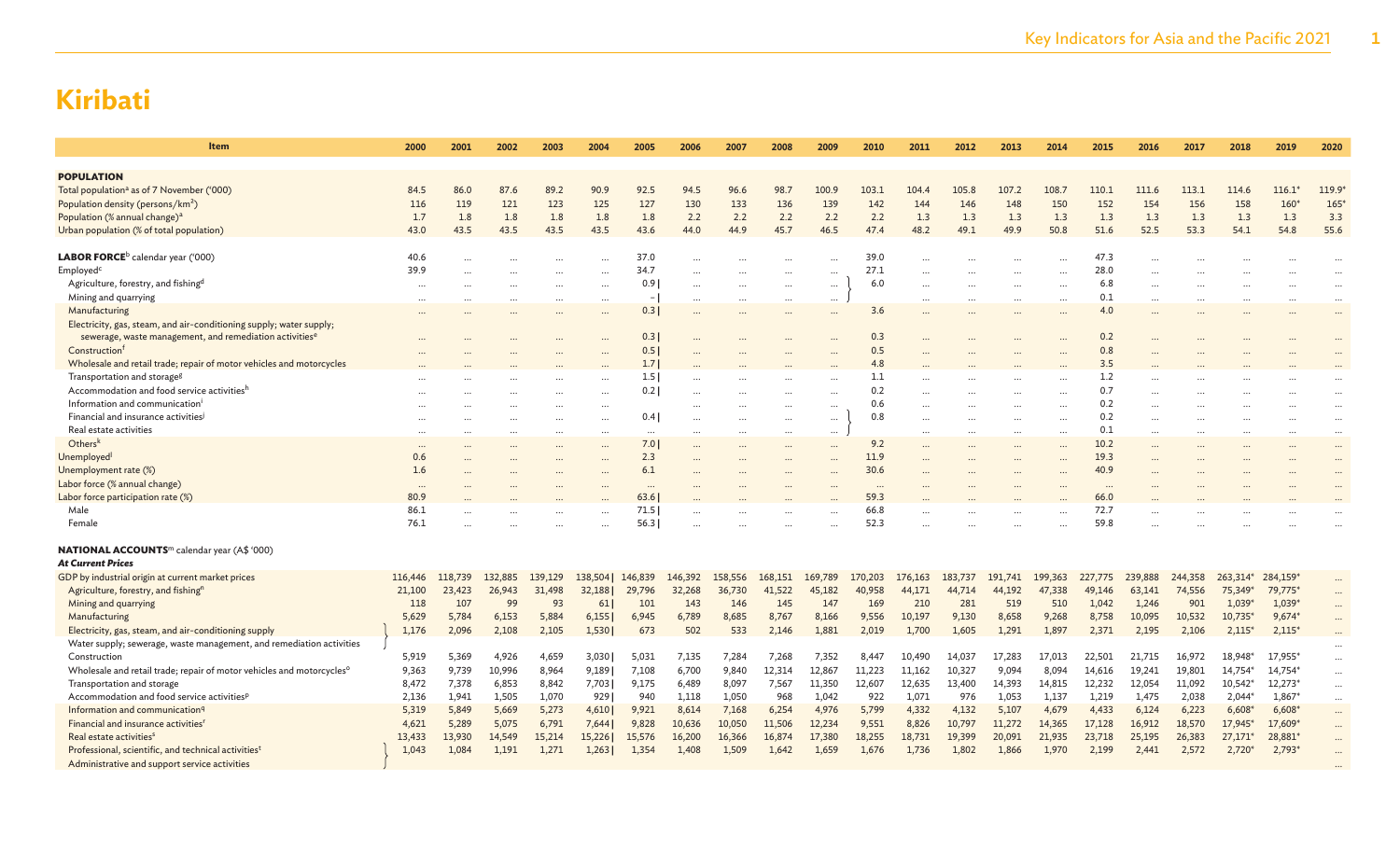| Item                                                                                                                          | 2000              | 2001              | 2002              | 2003              | 2004              | 2005              | 2006             | 2007              | 2008         | 2009             | 2010             | 2011             | 2012             | 2013         | 2014             | 2015           | 2016             | 2017             | 2018                           | 2019               | 2020                 |
|-------------------------------------------------------------------------------------------------------------------------------|-------------------|-------------------|-------------------|-------------------|-------------------|-------------------|------------------|-------------------|--------------|------------------|------------------|------------------|------------------|--------------|------------------|----------------|------------------|------------------|--------------------------------|--------------------|----------------------|
| Public administration and defense; compulsory social security <sup>u</sup>                                                    | 24,986            | 25,337            | 31,974            | 34,373            | 35,7221           | 37,992            | 41,843           | 42,380            | 46,316       | 40,490           | 45,325           | 47,215           | 48,524           | 50,854       | 53,009           | 59,750         | 61.662           | 64,883           | 81,591*                        | 83.543*            |                      |
| Education                                                                                                                     |                   |                   |                   |                   |                   |                   |                  |                   |              |                  |                  |                  |                  |              |                  |                |                  |                  |                                |                    |                      |
| Human health and social work activities                                                                                       |                   |                   |                   |                   |                   |                   |                  |                   |              |                  |                  |                  |                  |              |                  |                |                  |                  |                                |                    |                      |
| Arts, entertainment, and recreation <sup>v</sup>                                                                              | 2,022             | 2,141             | 2,220             | 2,302             | 2,322             | 2,357             | 2,373            | 2,527             | 2,530        | 2,801            | 2,793            | 2,852            | 2,833            | 2,826        | 2,926            | 2,982          | 3.080            | 3,133            | $3,191*$                       | $3,176*$           |                      |
| Other service activities                                                                                                      |                   |                   |                   |                   |                   |                   |                  |                   |              |                  |                  |                  |                  |              |                  |                |                  |                  |                                |                    |                      |
| Activities of households as employers; undifferentiated goods- and<br>services-producing activities of households for own use |                   |                   |                   |                   |                   |                   |                  |                   |              |                  |                  |                  |                  |              |                  |                |                  |                  |                                |                    |                      |
| Activities of extraterritorial organizations and bodies                                                                       |                   |                   |                   |                   |                   |                   |                  |                   |              |                  |                  |                  |                  |              |                  |                |                  |                  |                                |                    |                      |
| Less: Imputed bank service charges                                                                                            | 2,143             | 2,534             | 2,588             | 3,140             | 3,340             | 4,114             | 5,624            | 5,794             | 6,504        | 7,525            | 6,746            | 5,787            | 5,930            | 5,381        | 5,673            | 7,041          | 6,894            | 8,381            | $9.113*$                       | 8,129*             | $\cdots$             |
| Gross value added at factor cost   basic prices                                                                               | 103,194           | 106,934           | 117,673           | 125,199           | 124,231           | 132,683           | 136,593          | 146,568           | 159,316      | 160,001          | 162,555          | 169,540          | 176,025          | 183,119      | 193,283          | 215,053        | 239,683          | 251,381          | 265,639*                       | 273,933*           | $\cdots$             |
| Taxes less subsidies on products                                                                                              | 13,252            | 11.805            | 15,212            | 13,930            | 14,273            | 14,156            | 9,799            | 11,988            | 8.835        | 9,788            | 7,647            | 6,623            | 7,712            | 8,622        | 6,080            | 12.722         | 205              | $-7,023$         | $-2,325$ <sup>*</sup>          | 10,227*            | $\cdots$             |
| Net factor income from abroad <sup>w</sup>                                                                                    |                   | 87,187            | 82,124            | 67,415            | 63,982            | 61,408            | 58,884           | 67,670            | 76,649       | 64,524           | 79,025           | 68,980           | 94,408           | 123,652      | 175,744          | 241,075        | 187,849          | 223,201          | 223,274*                       | 272,788*           | $\cdots$             |
| <b>GNI</b>                                                                                                                    |                   | 205,926           | 215,009           | 206,544           | 202,485           | 208,247           | 205,276          | 226,225           | 244,800      | 234,313          | 249,228          | 245,143          | 278,145          | 315,393      | 375,106          | 468,850        | 427,737          | 467,559          | 486,588*                       | 556,947*           |                      |
|                                                                                                                               |                   |                   |                   |                   |                   |                   |                  |                   |              |                  |                  |                  |                  |              |                  |                |                  |                  |                                |                    |                      |
| <b>Structure of Output</b> (% of GDP at current prices)                                                                       |                   |                   |                   |                   |                   |                   |                  |                   |              |                  |                  |                  |                  |              |                  |                |                  |                  |                                |                    |                      |
| Agriculture                                                                                                                   | 20.0              | 21.4              | 22.4              | 24.5              | 25.2              | 21.8              | 22.7             | 24.1              | 25.0         | 27.0             | 24.2             | 25.2             | 24.6             | 23.4         | 23.8             | 22.1           | 25.6             | 28.7             | $27.4*$                        | $28.3*$            |                      |
| Industry<br>Services                                                                                                          | 12.2<br>67.8      | 12.2<br>66.4      | 11.0<br>66.5      | 9.9<br>65.5       | 8.4<br>66.3       | 9.3<br>68.9       | 10.2<br>67.1     | 10.9<br>65.0      | 11.1<br>63.9 | 10.5<br>62.6     | 11.9<br>63.9     | 12.9<br>61.9     | 13.8<br>61.7     | 14.7<br>61.8 | 14.4<br>61.8     | 15.6<br>62.3   | 14.3<br>60.1     | 11.7<br>59.6     | $12.0*$<br>$60.6*$             | $10.9*$<br>$60.8*$ |                      |
|                                                                                                                               |                   |                   |                   |                   |                   |                   |                  |                   |              |                  |                  |                  |                  |              |                  |                |                  |                  |                                |                    |                      |
| <b>At Constant Prices</b>                                                                                                     |                   |                   |                   |                   |                   |                   |                  |                   |              |                  |                  |                  |                  |              |                  |                |                  |                  |                                |                    |                      |
| GDP by industrial origin at 2006 market prices                                                                                | 134,064           | 135,006           | 135,786           | 141,258           | 145,740           | 146,464           | 146,392          | 149,371           | 146,247      | 147,421          | 146,059          | 148,388          | 155,382          | 161,931      | 160,801          | 177,533        | 186,654          | 188,315          | 192.670*                       | 203.098*           |                      |
| Agriculture, forestry, and fishing <sup>n</sup>                                                                               | 28,418            | 29,348            | 28,215            | 31,555            | 32,864            | 29,236            | 32,268           | 32,301            | 33,414       | 33,305           | 32,009           | 34,675           | 35,414           | 35,177       | 37,256           | 37.751         | 41,775           | 45,538           | 45,694*                        | 47,870*            |                      |
| Mining and quarrying                                                                                                          | 69                | 74                | 33                | 69                | 137               | 102               | 143              | 140               | 123          | 114              | 135              | 166              | 229              | 429          | 413              | 840            | 985              | 709              | 814*                           | 829*               |                      |
| Manufacturing                                                                                                                 | 6.224             | 6.449             | 6,578             | 6,153             | 6,059             | 7,013             | 6,789            | 6.947             | 6.481        | 6,846            | 7.036            | 6.382            | 6,452            | 6,340        | 6.301            | 6,526          | 6.675            | 6.909            | $7,043*$                       | 7,085*             |                      |
| Electricity, gas, steam, and air-conditioning supply                                                                          | 301               | 315               | 291               | 374               | 431               | 471               | 502              | 503               | 477          | 474              | 462              | 467              | 482              | 497          | 510              | 475            | 515              | 515              | $517*$                         | $517*$             |                      |
| Water supply; sewerage, waste management, and remediation activities                                                          |                   |                   |                   |                   |                   |                   |                  |                   |              |                  |                  |                  |                  |              |                  |                |                  |                  |                                |                    |                      |
| Construction                                                                                                                  | 3,435             | 3,693             | 1,632             | 3,435             | 6,870             | 5,083             | 7,135            | 7,005             | 6,150        | 5,719            | 6,772            | 8,286            | 11,437           | 14,303       | 13,780           | 18,122         | 17,159           | 13,364           | 14,842*                        | 14,318*            | $\cdots$             |
| Wholesale and retail trade; repair of motor vehicles and motorcycles <sup>o</sup>                                             | 9,701             | 10,045            | 11,060            | 8,967             | 9,094             | 7.096             | 6,700            | 9,573             | 11,192       | 11,152           | 9.808            | 9.474            | 8,957            | 7,957        | 6.766            | 12,608         | 16,391           | 16,801           | 12,309*                        | 12.532*            | $\cdots$             |
| Transportation and storage<br>Accommodation and food service activities <sup>p</sup>                                          | 8,107<br>1,514    | 7,335<br>1,530    | 6,520<br>1,665    | 7,733<br>1,957    | 7,473<br>1,822    | 8,111<br>1,164    | 6,489<br>1,118   | 6,072<br>1,017    | 5,511<br>847 | 8,629<br>815     | 8,838<br>735     | 9,101<br>842     | 9,069<br>802     | 9,575<br>889 | 9,780<br>943     | 7,753<br>1,058 | 6,915<br>1,339   | 6,414<br>1,665   | 6,766*<br>$1,725$ <sup>*</sup> | 8,408*<br>1,539*   | $\cdots$             |
| Information and communication <sup>q</sup>                                                                                    | 5,901             | 6,168             | 6,447             | 6,739             | 7,044             | 9,551             | 8,614            | 7,594             | 7,121        | 5,792            | 7,202            | 5,643            | 5,820            | 6,452        | 5,783            | 5,468          | 7,520            | 7,668            | 8,226*                         | 8,476*             | $\cdots$             |
| Financial and insurance activities <sup>1</sup>                                                                               | 5,556             | 6,135             | 5,251             | 6,800             | 7,379             | 9,809             | 10,636           | 9,626             | 9,571        | 9,195            | 6,921            | 5,997            | 7,589            | 8,040        | 9,952            | 11,859         | 11,430           | 12,430           | 11,939*                        | $11,921*$          | $\cdots$<br>$\cdots$ |
| Real estate activities <sup>s</sup>                                                                                           | 13,778            | 14,045            | 14,602            | 15,188            | 15,203            | 15,652            | 16,200           | 16,366            | 16,874       | 17,380           | 18,255           | 18,731           | 19,204           | 19,987       | 20,153           | 20,228         | 20,841           | 21,660           | 22,181*                        | 23,269*            | $\cdots$             |
| Professional, scientific, and technical activities <sup>t</sup>                                                               | 1,215             | 1,243             | 1,219             | 1,292             | 1,335             | 1,351             | 1,408            | 1,419             | 1,432        | 1,449            | 1,447            | 1,472            | 1,535            | 1,588        | 1,600            | 1,727          | 1,834            | 1,873            | $1,900*$                       | $1,994*$           | $\ddotsc$            |
| Administrative and support service activities                                                                                 |                   |                   |                   |                   |                   |                   |                  |                   |              |                  |                  |                  |                  |              |                  |                |                  |                  |                                |                    |                      |
| Public administration and defense; compulsory social security <sup>u</sup>                                                    | 36,245            | 36,788            | 37,340            | 37,900            | 36,903            | 39,438            | 41,843           | 42,348            | 43.384       | 43,358           | 44,362           | 45,206           | 45,736           | 46,836       | 46,008           | 47,679         | 49,423           | 51,239           | 55,518*                        | 60,155*            |                      |
| Education                                                                                                                     |                   |                   |                   |                   |                   |                   |                  |                   |              |                  |                  |                  |                  |              |                  |                |                  |                  |                                |                    |                      |
| Human health and social work activities                                                                                       |                   |                   |                   |                   |                   |                   |                  |                   |              |                  |                  |                  |                  |              |                  |                |                  |                  |                                |                    |                      |
| Arts, entertainment, and recreation <sup>v</sup>                                                                              | 2,234             | 2,333             | 2,260             | 2,304             | 2,262             | 2,352             | 2,373            | 2,432             | 2,099        | 2,123            | 2,206            | 2,221            | 2,275            | 2,306        | 2,337            | 2,368          | 2,400            | 2,432            | $2,464*$                       | 2,497              |                      |
| Other service activities                                                                                                      |                   |                   |                   |                   |                   |                   |                  |                   |              |                  |                  |                  |                  |              |                  |                |                  |                  |                                |                    |                      |
| Activities of households as employers; undifferentiated goods- and<br>services-producing activities of households for own use |                   |                   |                   |                   |                   |                   |                  |                   |              |                  |                  |                  |                  |              |                  |                |                  |                  |                                |                    |                      |
| Activities of extraterritorial organizations and bodies                                                                       |                   |                   |                   |                   |                   |                   |                  |                   |              |                  |                  |                  |                  |              |                  |                |                  |                  |                                |                    |                      |
| Less: Imputed bank service charges                                                                                            | 2,649             | 2,991             | 2,683             | 3,145             | 3,197             | 4,104             | 5,624            | 5,571             | 5,481        | 5,919            | 5,355            | 4,291            | 4,651            | 4,209        | 4,354            | 5,682          | 5,401            | 6,862            | $7,557*$                       | $6,701*$           |                      |
| Gross value added at factor cost   basic price<br>Taxes less subsidies on products                                            | 120,049<br>14,015 | 122,510<br>12.496 | 120,430<br>15,356 | 127,321<br>13,937 | 131,682<br>14,058 | 132,325<br>14.139 | 136,593<br>9.799 | 137,773<br>11.598 | 139,194      | 140,432<br>6.989 | 140,835<br>5,224 | 144,371<br>4.017 | 150,349<br>5.033 | 156,166      | 157,229<br>3,572 | 168,778        | 179,800<br>6.854 | 182.355<br>5,959 | 184.383*<br>8,287              | 194,709*<br>8.389  |                      |
| Net factor income from abroad                                                                                                 |                   |                   |                   |                   |                   |                   |                  |                   | 7,053        |                  |                  |                  |                  | 5,766        |                  | 8,755          |                  |                  |                                |                    |                      |
| <b>GNI</b>                                                                                                                    |                   |                   |                   |                   |                   |                   |                  |                   |              |                  |                  |                  |                  |              |                  |                |                  |                  |                                |                    |                      |
|                                                                                                                               |                   |                   |                   |                   |                   |                   |                  |                   |              |                  |                  |                  |                  |              |                  |                |                  |                  |                                |                    |                      |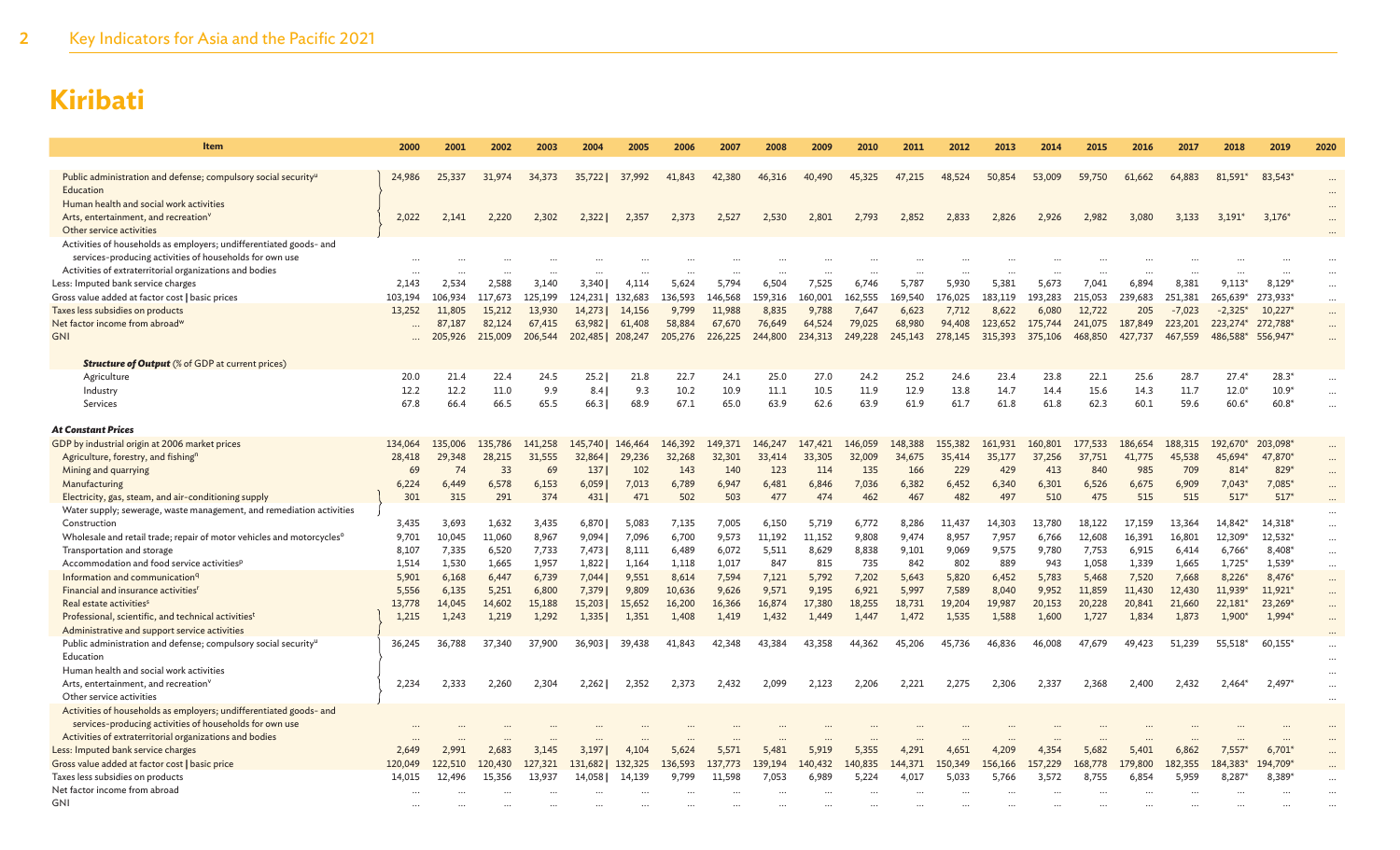| Item                                                                                                                                                                                                                                                                                                                                                                                                                                                              | 2000                           | 2001                     | 2002                            | 2003                       | 2004                                        | 2005                                          | 2006                                                                                  | 2007                                                                             | 2008                                                                                     | 2009                                                                             | 2010                                                                            | 2011                                                                            | 2012                                                                             | 2013                                                                            | 2014                                                                                    | 2015                                                                           | 2016                                                                                   | 2017                                                                                    | 2018                                                                            | 2019                                                                            | 2020                                                                                    |
|-------------------------------------------------------------------------------------------------------------------------------------------------------------------------------------------------------------------------------------------------------------------------------------------------------------------------------------------------------------------------------------------------------------------------------------------------------------------|--------------------------------|--------------------------|---------------------------------|----------------------------|---------------------------------------------|-----------------------------------------------|---------------------------------------------------------------------------------------|----------------------------------------------------------------------------------|------------------------------------------------------------------------------------------|----------------------------------------------------------------------------------|---------------------------------------------------------------------------------|---------------------------------------------------------------------------------|----------------------------------------------------------------------------------|---------------------------------------------------------------------------------|-----------------------------------------------------------------------------------------|--------------------------------------------------------------------------------|----------------------------------------------------------------------------------------|-----------------------------------------------------------------------------------------|---------------------------------------------------------------------------------|---------------------------------------------------------------------------------|-----------------------------------------------------------------------------------------|
| <b>Growth of Output</b> (% annual change) <sup>x</sup><br><b>GDP</b><br>Agriculture<br>Industry<br>Services                                                                                                                                                                                                                                                                                                                                                       | 5.3<br>$-7.2$<br>$-6.4$<br>1.7 | 0.7<br>3.3<br>5.0<br>1.6 | 0.6<br>$-3.9$<br>$-19.0$<br>0.9 | 4.0<br>11.8<br>17.5<br>2.9 | 3.2<br>4.1<br>34.6<br>$-0.4$                | $\cdots$                                      | $-0.0$<br>10.4<br>15.0<br>0.9                                                         | 2.0<br>0.1<br>0.2<br>1.1                                                         | $-2.1$<br>3.4<br>$-9.4$<br>1.6                                                           | 0.8<br>$-0.3$<br>$-0.6$<br>1.9                                                   | $-0.9$<br>$-3.9$<br>9.5<br>$-0.1$                                               | 1.6<br>8.3<br>$6.2$<br>$-1.1$                                                   | 4.7<br>2.1<br>21.6<br>2.3                                                        | 4.2<br>$-0.7$<br>16.0<br>2.6                                                    | $-0.7$<br>5.9<br>$-2.6$<br>$-0.3$                                                       | 10.4<br>1.3<br>23.6<br>7.2                                                     | 5.1<br>10.7<br>$-2.4$<br>6.6                                                           | 0.9<br>9.0<br>$-15.1$<br>3.5                                                            | $2.3*$<br>$0.3*$<br>$8.0*$<br>$0.7*$                                            | $5.4*$<br>$4.8*$<br>$-2.0*$<br>$6.3*$                                           |                                                                                         |
| At Current Market Prices <sup>y</sup> (A\$)<br>Per capita GDP<br>Per capita GNI                                                                                                                                                                                                                                                                                                                                                                                   | 1,378<br>$\cdots$              | 1,380<br>2,393           | 1,517<br>2,454                  | 1,559<br>2,315             | 1,524<br>2,228                              | 1,587<br>2,251                                | 1,548<br>2,171                                                                        | 1,641<br>2,342                                                                   | 1,703<br>2,480                                                                           | 1,683<br>2,323                                                                   | 1,652<br>2,418                                                                  | 1,687<br>2,347                                                                  | 1,736<br>2,628                                                                   | 1,788<br>2,941                                                                  | 1,834<br>3,451                                                                          | 2,068<br>4,257                                                                 | 2,149<br>3,832                                                                         | 2,161<br>4,134                                                                          | 2,297*<br>$4,245*$                                                              | $2,447*$<br>4,795*                                                              |                                                                                         |
| <b>PRODUCTION INDEX</b> period averages<br>Agriculture; 2004-2006 = 100<br><b>ENERGY</b> annual values<br>Electricity (kWh million)                                                                                                                                                                                                                                                                                                                               | 61.3                           | 62.2                     | 63.4                            | 63.8                       | 77.9                                        | 78.7                                          | 91.3                                                                                  | 94.9                                                                             | 95.9                                                                                     | 96.2                                                                             | 96.7                                                                            | 96.9                                                                            | 98.2                                                                             | 99.4                                                                            | 99.3                                                                                    | 100.1                                                                          | 100.7                                                                                  | 101.1                                                                                   | 93.0                                                                            | 93.1                                                                            |                                                                                         |
| Production<br>Consumption                                                                                                                                                                                                                                                                                                                                                                                                                                         | 14.6<br>14.3                   | 12.7<br>12.4             | 14.1<br>13.8                    | 17.9<br>17.6               | 20.8<br>20.4                                | 22.3<br>19.0                                  | 24.0<br>18.5                                                                          | 24.0<br>21.4                                                                     | 23.0<br>20.2                                                                             | 22.5<br>19.5                                                                     | 22.3<br>19.8                                                                    | 22.5<br>18.8                                                                    | 23.4<br>18.9                                                                     | 24.0<br>19.9                                                                    | 24.8<br>20.6                                                                            | 27.4<br>22.6                                                                   | 28.8<br>24.7                                                                           | 28.8<br>25.0                                                                            | 29.2<br>24.2                                                                    | 29.7<br>24.4                                                                    | $\ddots$                                                                                |
| <b>PRICE INDEXES</b> period averages; October 1996   October 2006 = 100<br>Consumer (national) <sup>z</sup><br>Food and nonalcoholic beverages <sup>aa</sup><br>Alcoholic beverages, tobacco, and narcotics<br>Clothing and footwear<br>Housing, water, electricity, gas, and other fuelsab<br>Furnishings, household equipment, and routine household maintenance<br>Health <sup>ac</sup><br>Transport<br>Communication<br>Recreation and culture<br>Educationad | 107.9<br>$\cdots$<br>$\cdots$  | 114.3                    | 118.0<br>$\cdots$               | 120.1<br>$\cdots$          | 119.0<br>$\ddotsc$<br>$\ddotsc$<br>$\cdots$ | 118.6<br>$\cdots$<br>$\cdots$<br>$\cdots$<br> | 100.1<br>100.4<br>100.7<br>97.3<br>99.4<br>100.4<br>100.0<br>98.6<br>$\cdots$<br>99.9 | 104.1<br>106.5<br>100.4<br>102.7<br>101.1<br>100.1<br>100.0<br>106.9<br><br>99.2 | 118.3<br>129.5<br>108.1<br>102.6<br>106.3<br>102.6<br>100.0<br>111.6<br>$\cdots$<br>99.2 | 128.7<br>149.8<br>110.7<br>105.7<br>103.0<br>107.8<br>100.0<br>111.4<br><br>99.2 | 124.9<br>142.8<br>117.1<br>104.0<br>102.2<br>103.3<br>99.9<br>111.6<br><br>98.9 | 126.7<br>142.5<br>120.3<br>104.2<br>102.2<br>102.6<br>99.8<br>111.8<br><br>98.9 | 122.9<br>134.5<br>119.3<br>107.0<br>103.1<br>105.3<br>99.8<br>112.8<br>.<br>98.6 | 121.1<br>129.8<br>123.7<br>106.9<br>103.2<br>104.1<br>99.8<br>111.1<br><br>98.6 | 123.6<br>130.6<br>127.5<br>102.7<br>110.6<br>120.0<br>99.8<br>110.1<br>$\cdots$<br>98.5 | 124.3<br>129.7<br>126.4<br>98.2<br>116.3<br>135.5<br>99.8<br>110.3<br><br>98.5 | 126.7<br>132.0<br>132.7<br>99.8<br>118.1<br>132.1<br>99.8<br>111.0<br>$\cdots$<br>98.8 | 127.1<br>134.4<br>135.9<br>103.6<br>104.3<br>129.3<br>99.8<br>112.6<br>$\cdots$<br>99.2 | 127.9<br>132.9<br>142.8<br>110.8<br>104.4<br>129.0<br>99.8<br>113.7<br><br>98.4 | 125.5<br>130.2<br>135.4<br>108.3<br>104.9<br>128.1<br>99.8<br>118.6<br><br>97.1 | 128.7<br>131.9<br>138.8<br>107.5<br>124.3<br>129.1<br>99.8<br>119.6<br>$\cdots$<br>96.5 |
| <b>Restaurants and hotels</b><br>Miscellaneous goods and services<br>Implicit GDP deflator 2006 = 100m                                                                                                                                                                                                                                                                                                                                                            | $\cdots$<br>86.9               | 88.0                     | $\ddotsc$<br>97.9               | <br>98.5                   | $\ddotsc$<br>95.0                           | 100.3                                         | <br>100.0                                                                             | $\cdots$<br>106.1                                                                | 115.0                                                                                    | <br>115.2                                                                        | $\cdots$<br>116.5                                                               | 118.7                                                                           | $\cdots$<br>118.2                                                                | $\cdots$<br>118.4                                                               | 124.0                                                                                   | $\cdots$<br>128.3                                                              | $\cdots$<br>128.5                                                                      | 129.8                                                                                   | $136.7*$                                                                        | <br>139.9*                                                                      | $\ddotsc$                                                                               |
| <b>Price Indexes</b> (% annual change)<br>Consumer price index<br>Food and nonalcoholic beverages price index (national)<br>Implicit GDP deflator <sup>m</sup>                                                                                                                                                                                                                                                                                                    | 0.4<br>$\cdots$<br>3.2         | 6.0<br>$\ddotsc$<br>1.3  | 3.2<br>$\cdots$<br>11.3         | 1.9<br>$\cdots$<br>0.6     | $-1.0$<br>$\cdots$<br>$-3.5$                | $-0.3$                                        | $\cdots$<br>$-0.3$                                                                    | 4.0<br>6.1<br>6.1                                                                | 13.7<br>21.6<br>8.3                                                                      | 8.8<br>15.7<br>0.2                                                               | $-3.0$<br>$-4.6$<br>1.2                                                         | 1.5<br>$-0.3$<br>1.9                                                            | $-3.0$<br>$-5.6$<br>$-0.4$                                                       | $-1.5$<br>$-3.5$<br>0.1                                                         | 2.1<br>0.6<br>4.7                                                                       | 0.6<br>$-0.6$<br>3.5                                                           | 1.9<br>1.7<br>0.2                                                                      | 0.4<br>1.8<br>1.0                                                                       | 0.6<br>$-1.1$<br>$5.3*$                                                         | $-1.8$<br>$-2.0$<br>$2.4*$                                                      | 2.5<br>1.2<br>$\cdots$                                                                  |
| <b>GOVERNMENT FINANCE</b> fiscal year ending 30 June (A\$ '000)<br><b>General Government</b><br>Revenue<br><b>Taxes</b><br>Taxes on income, profits, and capital gains<br>Payable by individuals                                                                                                                                                                                                                                                                  |                                |                          |                                 |                            |                                             |                                               |                                                                                       |                                                                                  |                                                                                          | <br>                                                                             |                                                                                 | 113,371<br>32,163<br>11,903<br>6,148                                            | 143,126<br>34,854<br>14,286<br>7,380                                             | 176,875<br>35,733<br>12,767<br>7,379                                            | 223,472<br>36,588<br>13,724<br>7,067                                                    | 291,115<br>51,627<br>16,415<br>6,926                                           | 239,704<br>61,101<br>17,913<br>8,049                                                   | 252,597<br>55,198<br>18,246<br>8,047                                                    | 345,004<br>57,020<br>20,747<br>10,779                                           | 344,551<br>70,644<br>21,658<br>12,945                                           |                                                                                         |
| Payable by corporations and other enterprises<br>Other taxes on income, profits, and capital gains                                                                                                                                                                                                                                                                                                                                                                | $\cdots$                       |                          |                                 |                            |                                             |                                               |                                                                                       |                                                                                  |                                                                                          | $\ddotsc$                                                                        | $\cdots$                                                                        | 5,755                                                                           | 6,906                                                                            | 5,388                                                                           | 6,658                                                                                   | 9,489                                                                          | 9,864                                                                                  | 10,198                                                                                  | 9,968                                                                           | 8,713                                                                           |                                                                                         |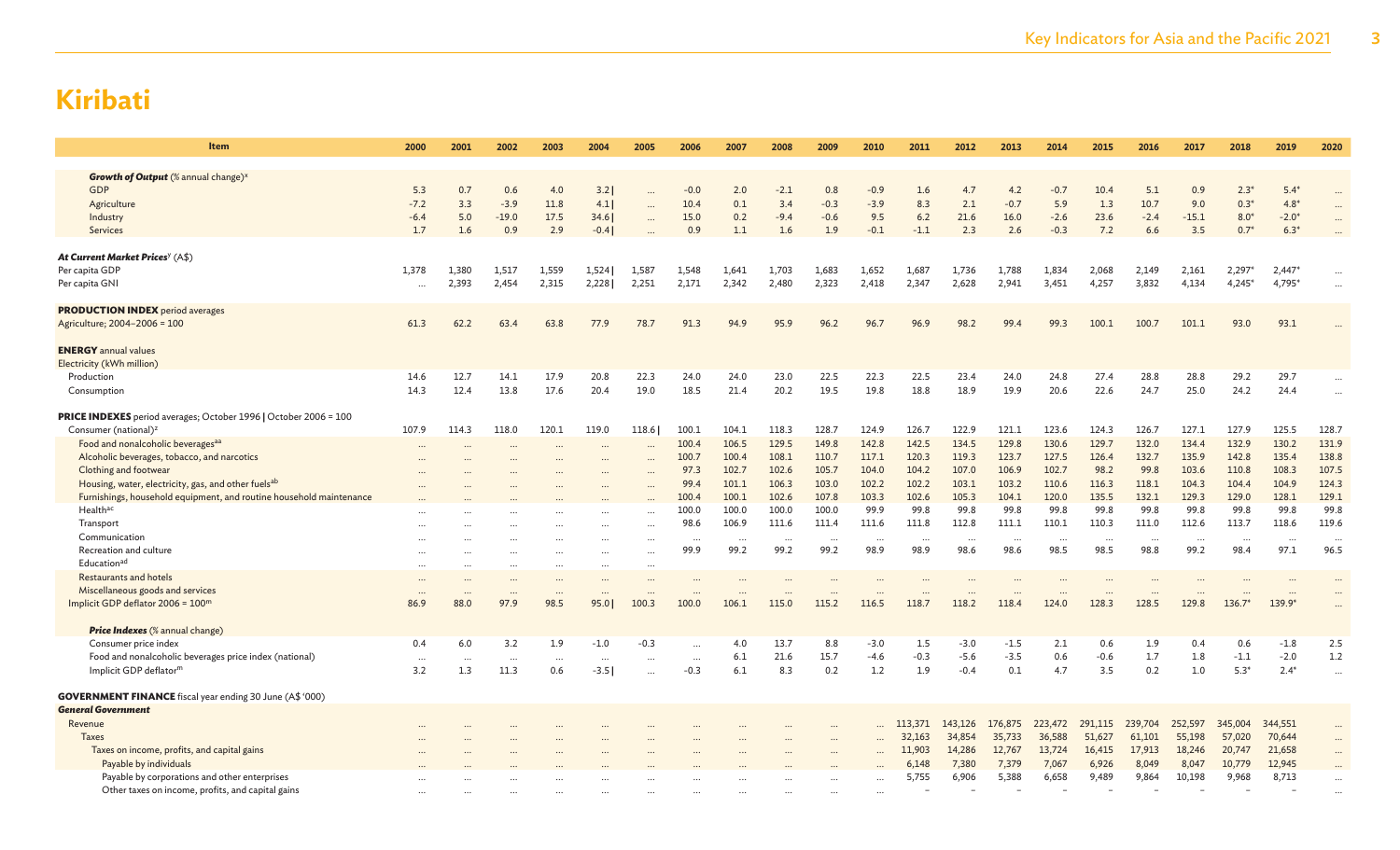4 Key Indicators for Asia and the Pacific 2021

| Item                                                                        | 2000      | 2001 | 2002     | 2003      | 2004 | 2005     | 2006     | 2007 | 2008      | 2009      | 2010      | 2011                 | 2012             | 2013                | 2014               | 2015               | 2016               | 2017             | 2018              | 2019                | 2020      |
|-----------------------------------------------------------------------------|-----------|------|----------|-----------|------|----------|----------|------|-----------|-----------|-----------|----------------------|------------------|---------------------|--------------------|--------------------|--------------------|------------------|-------------------|---------------------|-----------|
|                                                                             |           |      |          |           |      |          |          |      |           |           |           |                      |                  |                     |                    |                    |                    |                  |                   |                     |           |
| Taxes on payroll and workforce                                              |           |      |          |           |      |          |          |      |           |           |           |                      |                  |                     |                    |                    |                    |                  |                   |                     |           |
| Taxes on property                                                           |           |      |          |           |      |          |          |      |           |           |           |                      |                  |                     |                    |                    |                    |                  |                   |                     |           |
| Taxes on goods and services                                                 |           |      |          |           |      |          |          |      |           |           |           | 1,113                | 1,592            | 2,411               | 15,871             | 31,972             | 39,948             | 32,054           | 35,171            | 43,756              |           |
| Taxes on international trade and transaction<br>Other taxes                 |           |      |          |           |      |          |          |      |           |           |           | 19,147               | 18,977           | 20,554              | 6,961<br>33        | 3,240              | 3,240              | 4,898            | 1,101             | 5,229               | $\ddotsc$ |
| Social contributions                                                        |           |      |          |           |      |          |          |      |           |           |           |                      |                  |                     |                    |                    |                    |                  |                   |                     |           |
|                                                                             |           |      |          |           |      |          |          |      |           |           |           | 13,837               | 15,128           |                     | 26,908             | 13,632             |                    | 6,255            |                   | 20,103              |           |
| Grants (revenue)                                                            |           |      |          |           |      |          |          |      |           |           |           |                      |                  | 25,867              |                    |                    | 14,531             |                  | 43,717            |                     | $\cdots$  |
| Other revenue                                                               |           |      |          |           |      |          |          |      |           |           |           | 67,371               | 93,144           | 115,275             | 159,975            | 225,856            | 164,072            | 191,144          | 244,267           | 253,803             | $\ldots$  |
| Expense                                                                     | $\cdots$  |      |          | $\cdots$  |      |          |          |      |           | $\cdots$  |           | 115,465              | 127,691          | 129,480             | 127,293<br>54.374  | 154,334            | 173,200            | 190,683          | 194,912           | 220,907             | $\cdots$  |
| Compensation of employees                                                   |           |      |          |           |      |          |          |      |           | $\cdots$  | $\cdots$  | 52,563               | 53,321<br>45,940 | 52,305              | 45,317             | 60,328             | 62,367<br>67,923   | 65,547<br>67,105 | 82,208            | 86,330              | $\cdots$  |
| Use of goods and services                                                   |           |      |          |           |      |          |          |      |           | $\cdots$  |           | 41,928               |                  | 51,001              |                    | 70,157             |                    |                  | 67,724            | 82,962              | $\cdots$  |
| Consumption of fixed capital                                                |           |      |          |           |      |          |          |      |           |           |           |                      |                  |                     |                    |                    |                    |                  |                   |                     | $\cdots$  |
| Interest<br>Subsidies                                                       |           |      |          |           |      |          |          |      |           | $\cdots$  |           | 3,875                | 6,429            | 1,838               | 175                | 166                | 150                | 304              | 633               | 2,282               | $\cdots$  |
|                                                                             |           |      |          |           |      |          |          |      |           |           |           | 11,666               | 10,629           | 11,759              | 14,399             | 13,149             | 28,325<br>$\Omega$ | 39,670           | 25,467            | 31,170              | $\cdots$  |
| Grants (expense)                                                            |           |      |          |           |      |          |          |      |           |           |           | 1,231                | 1,886            | 1,044               | 418                | $-122$             |                    | $\Omega$         | -0                |                     | $\cdots$  |
| Social benefits                                                             |           |      |          |           |      |          |          |      |           |           |           | 1.894                | 5,052<br>4,435   | 5,923<br>5,611      | 5.111<br>7,498     | 5,695<br>4,960     | 5.982<br>8,452     | 5.851<br>12,207  | 7,872<br>11,008   | 7,502<br>10,661     | $\cdots$  |
| Other expense                                                               |           |      |          |           |      |          |          |      |           |           |           | 2,307                |                  |                     |                    |                    |                    |                  |                   |                     | $\ddotsc$ |
| Net operating balance                                                       |           |      |          |           |      |          |          |      |           | $\ddotsc$ |           | $\ddot{\phantom{a}}$ | $\cdots$         | $\cdots$            | $\ddotsc$          | $\ddots$           | $\cdots$           | $\ddots$         | $\ddots$          |                     | $\cdots$  |
| Gross operating balance                                                     |           |      |          |           |      |          |          |      |           |           | $\cdots$  | $-2,094$             | 15,434           | 47,395              | 96,179             | 136,781            | 66,504             | 61,913           | 150,092           | 123,644             | $\dots$   |
| Transactions in Nonfinancial Assets                                         |           |      |          |           |      |          |          |      |           |           |           |                      |                  |                     |                    |                    |                    |                  |                   |                     |           |
| Net/gross investment in nonfinancial assets                                 |           |      |          |           |      |          |          |      |           |           |           | 10,059               | 9,045<br>9,045   | 8,414               | 7,079<br>7,079     | 9,077              | 14,674<br>14,675   | 20,849<br>20,849 | 13,527<br>13,527  | 69,761<br>69,761    | $\cdots$  |
| <b>Fixed assets</b><br>Inventories                                          |           |      |          |           |      |          |          |      |           |           | $\ddotsc$ | 10,060               |                  | 8,414               |                    | 9,078              |                    |                  |                   |                     | $\ddotsc$ |
| Valuables                                                                   |           |      |          |           |      |          |          |      |           |           |           |                      |                  |                     |                    |                    |                    |                  |                   |                     | $\ddotsc$ |
|                                                                             |           |      |          |           |      |          |          |      |           |           |           | -2                   |                  |                     | $-1$               | $-1$               |                    |                  | $-0$              |                     |           |
| Nonproduced assets                                                          |           |      |          |           |      |          |          |      |           |           |           |                      |                  |                     |                    |                    | $-1$               | -0               |                   |                     |           |
| Expenditure                                                                 |           |      |          |           |      |          |          |      |           |           |           | 125,523              | 136,736          | 137,895             | 134,371            | 163,411            | 187,874            | 211,533          | 208,439           | 290,668             | $\ldots$  |
| Net lending/Net borrowing                                                   |           |      |          |           |      |          |          |      |           |           | $\cdots$  | $-12,153$            | 6,390<br>12,818  | 38,980              | 89,101             | 127,704<br>127,871 | 51,829             | 41,064           | 136,564           | 53,883              | $\cdots$  |
| Primary balance                                                             |           |      |          |           |      |          |          |      |           |           | $\cdots$  | $-8,277$             |                  | 40,818              | 89,275             |                    | 51,979             | 41,368           | 137,198           | 56,165              | $\cdots$  |
| Transactions in Financial Assets and Liabilities (Financing)                |           |      |          |           |      |          |          |      |           |           |           |                      |                  |                     |                    |                    |                    |                  |                   |                     |           |
| Net acquisition of financial assets                                         |           |      |          |           |      |          |          |      |           |           |           | $-10.135$            | 5,711            | 19,229              | 79,100             | 126,590            | 50,185             | 39,442           | 137,343           | 54,516              | $\cdots$  |
| Domestic                                                                    | $\ddotsc$ |      |          |           |      |          |          |      |           | $\ddotsc$ |           | 21,679               | 13,634           | 46,565              | 79,100             | 126,590            | 50,185             | 39,442           | 137,343           | 54,516              | $\cdots$  |
| External                                                                    |           |      |          |           |      |          |          |      |           | $\ddotsc$ | $\cdots$  | $-31,814$            | $-7,924$         | $-27,336$           |                    |                    |                    |                  |                   |                     |           |
| Net incurrence of liabilities                                               |           |      |          |           |      |          |          |      |           |           |           | 2,018                | $-679$           | $-19,751$           | $-10,000$<br>$-88$ | $-1,114$           | $-1,644$           | $-1,622$         | 778               | 633                 | $\cdots$  |
| Domestic                                                                    |           |      |          |           |      |          |          |      |           |           |           | 2,560<br>$-543$      | 80<br>$-759$     | $-18,848$<br>$-903$ |                    | $-32$<br>$-1.083$  | $-32$<br>$-1.613$  | 415              | 1,683<br>$-905$   | 1,196<br>$-563$     | $\ddotsc$ |
| External                                                                    |           |      |          |           |      |          |          |      |           |           |           |                      |                  |                     | $-9,913$           |                    |                    | $-2,037$         |                   |                     |           |
| <b>Government Finance</b> (% of GDP at current market prices) <sup>ae</sup> |           |      |          |           |      |          |          |      |           |           |           |                      |                  |                     |                    |                    |                    |                  |                   |                     |           |
|                                                                             |           |      |          |           |      |          |          |      |           |           |           |                      | 77.9             | 92.2                | 112.1              | 127.8              | 99.9               | 103.4            |                   |                     |           |
| Revenue<br>Taxes                                                            |           |      |          |           |      |          |          |      |           |           |           | 64.4<br>18.3         | 19.0             | 18.6                | 18.4               | 22.7               | 25.5               | 22.6             | 131.0*            | $121.3*$<br>$24.9*$ | $\cdots$  |
|                                                                             |           |      |          |           |      |          |          |      |           |           | $\cdots$  | 3.5                  | 4.0              | 3.8                 | 3.5                | 3.0                | 3.4                | 3.3              | $21.7*$<br>$4.1*$ | $4.6*$              | $\cdots$  |
| Taxes payable by individuals                                                | $\ddotsc$ |      | $\cdots$ | $\ddotsc$ |      | $\cdots$ | $\cdots$ |      | $\ddotsc$ | $\cdots$  | $\cdots$  |                      |                  |                     |                    |                    |                    |                  |                   |                     | $\cdots$  |
| Taxes payable by corporations and other enterprises                         |           |      |          |           |      |          |          |      |           |           |           | 3.3                  | 3.8              | 2.8                 | 3.3                | 4.2                | 4.1                | 4.2              | $3.8*$            | $3.1*$<br>$102.3*$  | $\cdots$  |
| Expenditure                                                                 |           |      |          |           |      |          |          |      |           |           | $\cdots$  | 71.3                 | 74.4             | 71.9                | 67.4               | 71.7               | 78.3               | 86.6             | $79.2*$           |                     | $\cdots$  |
| Net lending/Net borrowing                                                   |           |      |          |           |      |          |          |      |           |           |           | $-6.9$               | 3.5              | 20.3<br>21.3        | 44.7               | 56.1               | 21.6<br>21.7       | 16.8             | $51.9*$           | $19.0*$<br>$19.8*$  | $\ddotsc$ |
| Primary balance                                                             |           |      |          |           |      |          |          |      |           |           |           | $-4.7$               | 7.0              |                     | 44.8               | 56.1               |                    | 16.9             | $52.1*$           |                     |           |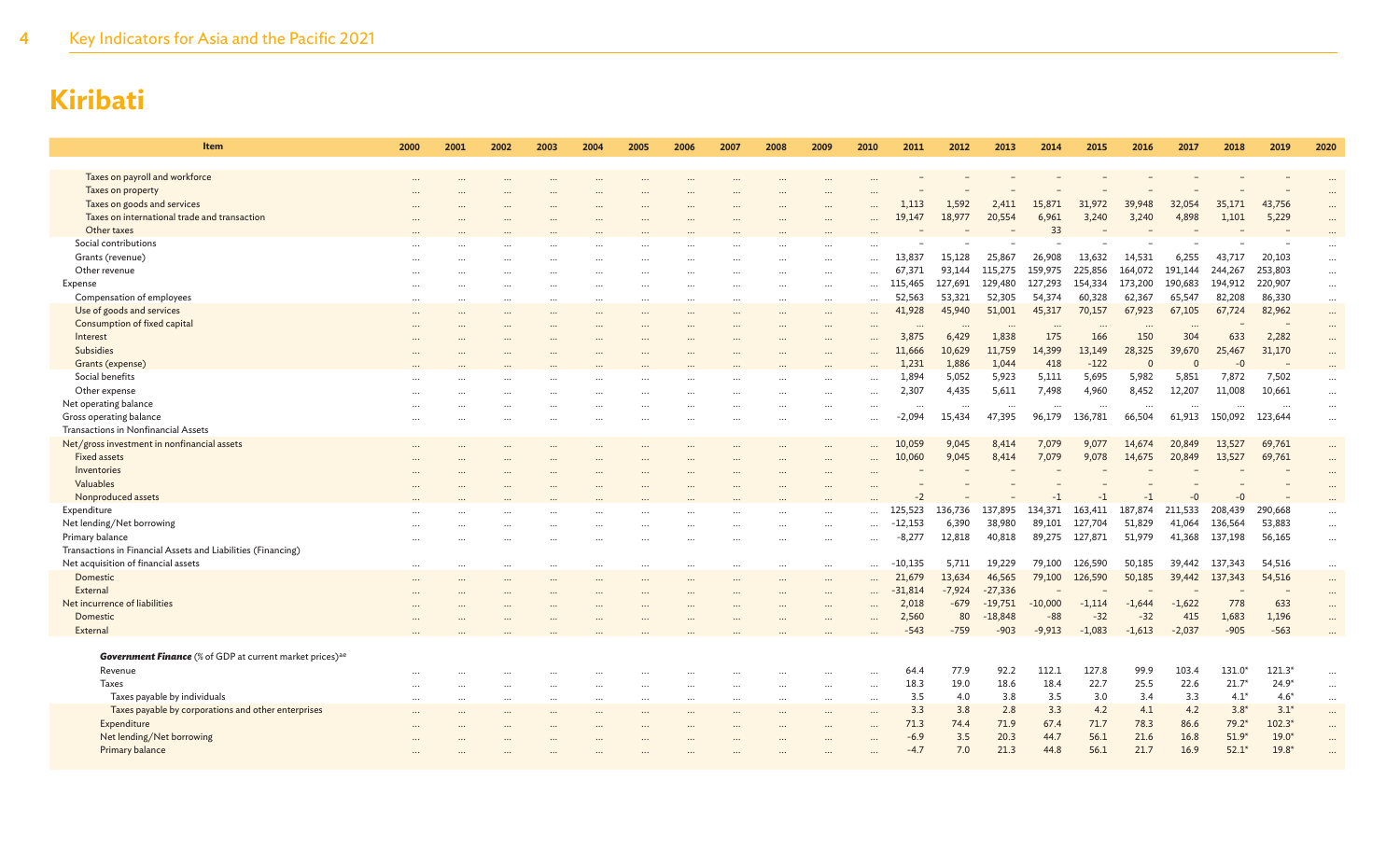| Item                                                                             | 2000            | 2001            | 2002            | 2003            | 2004             | 2005            | 2006            | 2007             | 2008            | 2009                 | 2010                            | 2011            | 2012             | 2013            | 2014            | 2015            | 2016            | 2017       | 2018        | 2019         | 2020                 |
|----------------------------------------------------------------------------------|-----------------|-----------------|-----------------|-----------------|------------------|-----------------|-----------------|------------------|-----------------|----------------------|---------------------------------|-----------------|------------------|-----------------|-----------------|-----------------|-----------------|------------|-------------|--------------|----------------------|
|                                                                                  |                 |                 |                 |                 |                  |                 |                 |                  |                 |                      |                                 |                 |                  |                 |                 |                 |                 |            |             |              |                      |
| <b>Expenditure by Function, General Government</b>                               |                 |                 |                 |                 |                  |                 |                 |                  |                 |                      |                                 |                 |                  |                 |                 |                 |                 |            |             |              |                      |
| Total expenditure                                                                |                 |                 |                 |                 |                  |                 |                 |                  |                 |                      |                                 |                 |                  |                 | 134,371         | 163,411         | 187,874         | 211,533    | 208,156     | 284,938      |                      |
| General public services<br>Defense                                               |                 |                 |                 |                 |                  |                 |                 |                  |                 |                      |                                 |                 |                  |                 | 33,494          | 54,937          | 62,434          | 51,853     | 56,961      | 58,479       |                      |
| Public order and safety                                                          |                 |                 |                 |                 |                  |                 |                 |                  |                 |                      |                                 |                 |                  |                 | 26,755          | 10,659          | 11,064          | 12,667     | 15,269      | 16,673       |                      |
| Economic affairs                                                                 |                 |                 |                 |                 |                  |                 |                 |                  |                 |                      |                                 |                 |                  |                 | 25,471          | 46,048          | 56,035          | 85,698     | 64,589      | 129,963      |                      |
| Environmental protection                                                         |                 |                 |                 |                 |                  |                 |                 |                  |                 |                      |                                 |                 |                  |                 | 3,130           | 3,655           | 3,674           | 4,469      | 4,559       | 4,786        | $\cdots$             |
| Housing and community amenities                                                  |                 |                 |                 |                 |                  |                 |                 |                  |                 |                      |                                 |                 |                  | $\cdots$        |                 |                 |                 |            |             |              | $\cdots$             |
| Health                                                                           |                 |                 |                 |                 |                  |                 |                 |                  |                 |                      |                                 |                 | .<br>$\ddotsc$   |                 | 20,449          | 22,562          | 27,528          | 27,039     | 32,099      | 34,066       | $\cdots$<br>$\cdots$ |
| Recreation, culture, and religion                                                |                 |                 | .               |                 |                  |                 | $\ddotsc$       |                  |                 | $\ddotsc$            |                                 |                 |                  |                 |                 |                 |                 |            |             |              |                      |
| Education                                                                        |                 |                 |                 |                 |                  |                 |                 |                  |                 |                      |                                 |                 |                  |                 | 22,393          | 22,465          | 24,213          | 26,545     | 31,514      | 34,744       | $\cdots$             |
| Social protection                                                                |                 |                 |                 |                 |                  |                 |                 |                  |                 |                      |                                 |                 |                  |                 | 2,678           | 3,085           | 2,926           | 3,262      | 3,164       | 6,228        | $\cdots$<br>$\cdots$ |
|                                                                                  |                 |                 |                 |                 |                  |                 |                 |                  |                 |                      |                                 |                 |                  |                 |                 |                 |                 |            |             |              |                      |
| <b>Expenditure by Function</b> (% of GDP at current market prices) <sup>ae</sup> |                 |                 |                 |                 |                  |                 |                 |                  |                 |                      |                                 |                 |                  |                 |                 |                 |                 |            |             |              |                      |
| Education                                                                        |                 |                 |                 |                 |                  |                 |                 |                  |                 |                      |                                 |                 |                  |                 | 11.2            | 9.9             | 10.1            | 10.9       | $12.0*$     | $12.2*$      |                      |
| Health                                                                           |                 |                 |                 |                 |                  |                 |                 |                  |                 |                      |                                 |                 |                  |                 | 10.3            | 9.9             | 11.5            | 11.1       | $12.2*$     | $12.0*$      |                      |
| Social Protection                                                                |                 |                 |                 |                 |                  |                 |                 |                  |                 |                      |                                 |                 |                  |                 | 1.3             | 1.4             | 1.2             | 1.3        | $1.2*$      | $2.2*$       |                      |
|                                                                                  |                 |                 |                 |                 |                  |                 |                 |                  |                 |                      |                                 |                 |                  |                 |                 |                 |                 |            |             |              |                      |
| <b>EXTERNAL TRADE</b> calendar year (A\$ '000)                                   |                 |                 |                 |                 |                  |                 |                 |                  |                 |                      |                                 |                 |                  |                 |                 |                 |                 |            |             |              |                      |
| Exports, fob                                                                     | 6,178           | 7,293           | 6,322           | 4,470           | 3,705            | 5,643           | 3,348           | 12,096           | 8,790           | 8,047                | 4,245                           | 8,331           | 6,783            | 6,919           | 11,254          | 12,018          | 14.123          | 19,884     | 10,957      | 17,585       | 13,472               |
| Imports, fob                                                                     | 67,922          | 75,008          | 91,585          | 79,496          | 80,753           | 100,081         | 82,396          | 83,632           | 87,880          | 88,939               | 79,687                          | 88,903          | 104,825          | 111,088         | 118,990         | 137,462         | 149,532         | 140,701    | 137,387     | 160,575      | 158,309              |
| Trade balance                                                                    | $-61,744$       | $-67,715$       | $-85,263$       | $-75,026$       | $-77,048$        | $-94,438$       | $-79,048$       | $-71,536$        | $-79,090$       | $-80,892$            | $-75,441$                       | $-80,572$       | $-98,042$        | $-104,169$      | $-107,737$      | $-125,444$      | $-135,408$      | $-120,817$ | $-126,431$  | $-142,991$   | $-144,838$           |
|                                                                                  |                 |                 |                 |                 |                  |                 |                 |                  |                 |                      |                                 |                 |                  |                 |                 |                 |                 |            |             |              |                      |
| <b>External Trade</b> (% annual change)                                          |                 |                 |                 |                 |                  |                 |                 |                  |                 |                      |                                 |                 |                  |                 |                 |                 |                 |            |             |              |                      |
| Exports                                                                          | $-54.5$         | 18.0            | $-13.3$         | $-29.3$         | $-17.1$          | 52.3            | $-40.7$         | 261.3            | $-27.3$         | $-8.5$               | $-47.2$                         | 96.2            | $-18.6$          | 2.0             | 62.6            | 6.8             | 17.5            | 40.8       | $-44.9$     | 60.5         | $-23.4$              |
| Imports                                                                          | 6.6             | 10.4            | 22.1            | $-13.2$         | 1.6              | 23.9            | $-17.7$         | 1.5              | 5.1             | 1.2                  | $-10.4$                         | 11.6            | 17.9             | 6.0             | 7.1             | 15.5            | 8.8             | $-5.9$     | $-2.4$      | 16.9         | $-1.4$               |
|                                                                                  |                 |                 |                 |                 |                  |                 |                 |                  |                 |                      |                                 |                 |                  |                 |                 |                 |                 |            |             |              |                      |
| <b>Direction of Trade</b> calendar year (\$ million)                             |                 |                 |                 |                 |                  |                 |                 |                  |                 |                      |                                 |                 |                  |                 |                 |                 |                 |            |             |              |                      |
| Exports, total                                                                   | 0.8             | 0.7<br>0.0      | 0.7             | 3.0             | 9.1<br>0.0       | 2.4<br>0.0      | 8.6             | 8.0<br>0.0       | 5.9<br>0.9      | 4.9                  | 2.4                             | 3.6             | 4.6              | 6.4             | 9.1             | 9.9             | 10.1            | 27.2       | 24.6<br>8.2 | 36.0<br>21.0 | 80.5<br>68.0         |
| 1. Philippines                                                                   | 0.0             |                 | 0.0             | 0.7             |                  |                 | 0.0             |                  |                 | 0.3                  |                                 | $\cdots$        | $\cdots$         | 0.8             | $\cdots$        | $\cdots$        | $\cdots$<br>4.1 | 9.5        | 8.9         | 8.5          | 7.6                  |
| 2. Malaysia<br>3. Fiji                                                           | $\cdots$        |                 |                 | $\cdots$        |                  | $\ddots$<br>0.6 | $\cdots$<br>0.5 | $\cdots$<br>0.5  | $\cdots$<br>0.1 | <br>0.6              | $\ddots$<br>0.1                 | $\cdots$<br>0.0 | $\cdots$<br>0.3  | $\ddots$<br>0.8 | 3.7<br>2.7      | 2.3<br>2.5      | 3.0             | 8.7<br>4.0 | 3.5         | 2.7          | 2.3                  |
| 4. Timor-Leste                                                                   |                 |                 |                 |                 |                  |                 |                 |                  |                 |                      |                                 |                 |                  |                 | 1.0             |                 | 1.1             | 1.5        | 1.3         | 1.0          | 0.9                  |
| 5. Bangladesh                                                                    |                 |                 |                 |                 |                  | $\cdots$<br>0.1 | $\ddotsc$       |                  | $\cdots$        | $\ddot{\phantom{a}}$ | $\ddotsc$                       |                 | $\ddotsc$        | $\cdots$<br>0.1 |                 | $\ddotsc$       |                 | 1.2        | 0.9         | 0.9          | 0.1                  |
| 6. Japan                                                                         |                 |                 |                 |                 |                  |                 | $\cdots$<br>0.0 | $\ddotsc$<br>0.0 | $\cdots$<br>0.3 | <br>0.0              | $\overline{\phantom{a}}$<br>0.0 | $\ddotsc$       | $\ddotsc$<br>0.0 | 0.2             | $\cdots$<br>0.5 | $\cdots$<br>1.5 | $\cdots$<br>0.6 | 0.8        | 0.7         | 0.6          | 0.3                  |
| 7. Viet Nam                                                                      |                 |                 |                 |                 |                  |                 |                 |                  |                 | 0.4                  | 0.1                             | $\cdots$<br>0.5 | 0.4              | 0.4             | 0.3             | 0.1             | 0.4             | 0.4        | 0.4         | 0.4          | 0.4                  |
| 8. Australia                                                                     | $\cdots$<br>0.4 | $\cdots$<br>0.3 | $\cdots$<br>0.3 | $\cdots$<br>2.0 | $\ddotsc$<br>0.4 | $\cdots$<br>1.2 | $\cdots$<br>5.6 | $\cdots$<br>4.6  | $\cdots$<br>2.3 | 1.3                  | 0.8                             | 1.1             | 0.3              | 0.6             | 0.4             | 0.4             | 0.4             | 0.6        | 0.1         | 0.3          | 0.3                  |
| 9. United States                                                                 | 0.0             | 0.0             | 0.0             | 0.0             | 0.0              | 0.2             | 0.3             | 0.3              |                 | 0.8                  |                                 | 0.0             | 0.0              | 0.2             | 0.3             | 1.7             | 0.3             | 0.3        | 0.2         | 0.2          | 0.1                  |
| 10. Italy                                                                        | $\cdots$        |                 | $\cdots$        |                 | $\cdots$         | $\cdots$        | $\cdots$        | $\cdots$         | $\cdots$        |                      | $\ddots$<br>$\cdots$            | $\cdots$        | 0.0              | 0.0             | $\cdots$        | $\cdots$        | $\cdots$        | 0.0        | $\cdots$    |              | 0.4                  |
|                                                                                  |                 | $\cdots$        |                 | $\cdots$        |                  |                 |                 |                  | $\cdots$        |                      |                                 |                 |                  |                 |                 |                 |                 |            |             |              |                      |
| Imports, total                                                                   | 36.0            | 34.5            | 67.2            | 39.2            | 41.9             | 53.8            | 41.3            | 54.6             | 45.3            | 44.1                 | 65.9                            | 82.0            | 110.2            | 98.8            | 120.3           | 113.9           | 120.5           | 117.7      | 90.8        | 81.4         | 180.6                |
| 1. Australia                                                                     | 21.9            | 22.9            | 29.3            | 26.4            | 26.1             | 32.3            | 28.3            | 36.3             | 24.9            | 26.3                 | 25.3                            | 33.9            | 26.4             | 26.0            | 27.4            | 22.2            | 27.6            | 33.1       | 23.7        | 20.7         | 11.3                 |
| 2. Fiji                                                                          | $\cdots$        |                 | $\cdots$        | $\cdots$        | $\sim$           | $\cdots$        | $\ddotsc$       | $\cdot \cdot$    | $\cdots$        | $\ddotsc$            | $\cdots$                        | $\cdots$        | 15.1             | 14.5            | 18.3            | 23.4            | 18.8            | 15.8       | 10.3        | 8.9          | 30.8                 |
| 3. China, People's Republic of                                                   | 0.2             | 0.1             | 0.1             | 0.1             | 0.1              | 0.2             | 0.2             | 2.6              | 0.4             | 0.6                  | 1.8                             | 2.1             | 5.3              | 4.3             | 8.2             | 12.8            | 8.2             | 5.1        | 5.6         | 6.2          | 34.4                 |
| 4. New Zealand                                                                   | 2.7             | 1.6             | 3.9             | 4.9             | 4.7              | 5.9             | 4.3             | 5.5              | 3.3             | 4.8                  | 4.1                             | 4.9             | 7.1              | 12.8            | 9.9             | 12.3            | 10.3            | 13.7       | 10.1        | 8.8          | 6.8                  |
| 5. Tanzania, United Republic ofaf                                                |                 |                 |                 |                 |                  | 0.0             |                 |                  |                 | 0.0                  |                                 |                 |                  | 0.0             | $\ddots$        |                 | $\cdots$        | 0.0        | $\cdots$    | 2.6          | 44.2                 |
| 6. Singapore                                                                     |                 |                 |                 |                 |                  |                 |                 |                  |                 | $\ddot{\phantom{a}}$ |                                 |                 | 16.7             | 20.5            | 12.3            | 8.5             | 13.0            | 6.8        | 5.8         | 9.1          | 3.4                  |
|                                                                                  |                 |                 |                 |                 |                  |                 |                 |                  |                 |                      |                                 |                 |                  |                 |                 |                 |                 |            |             |              |                      |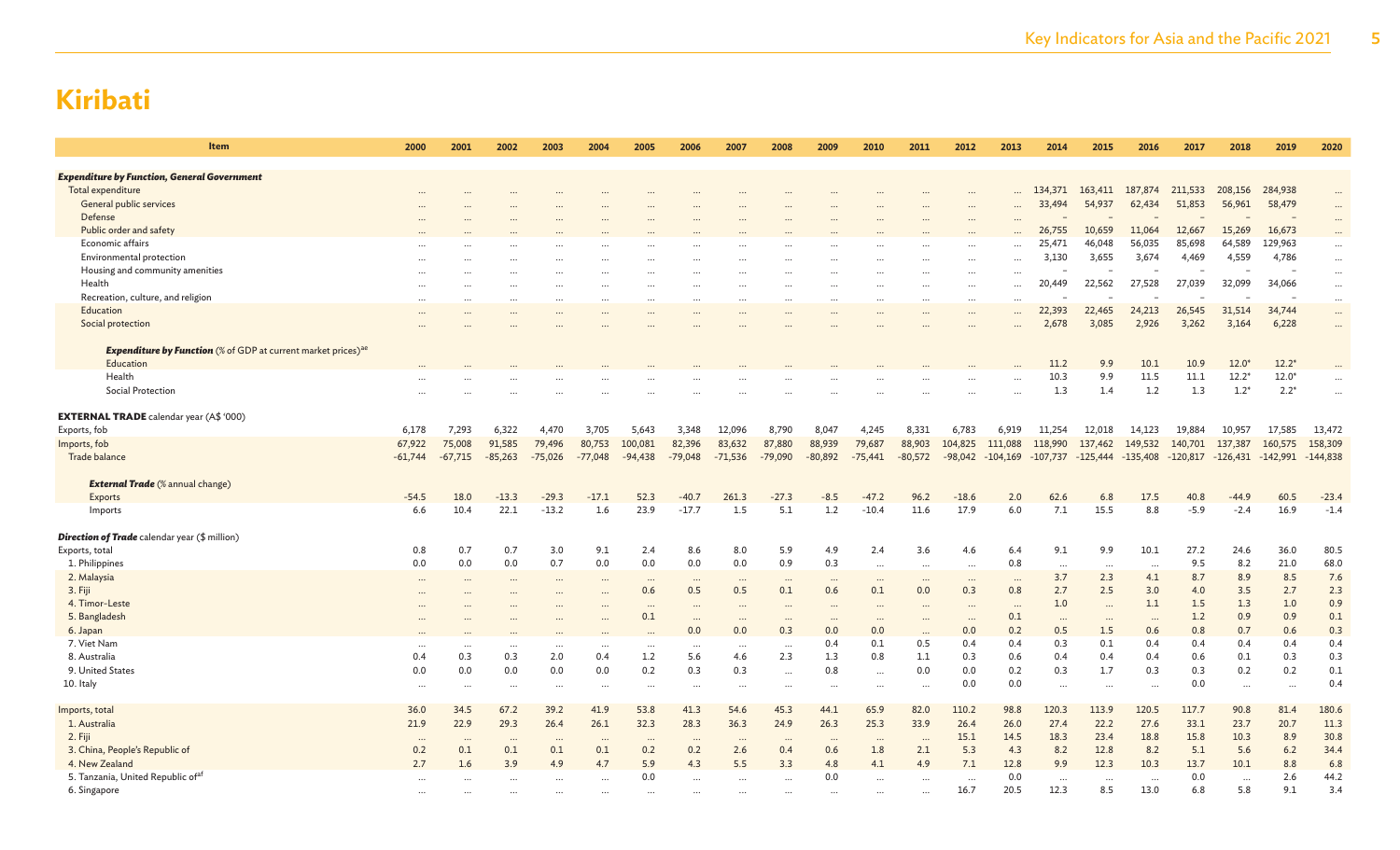| Item                                                                 | 2000     | 2001    | 2002                     | 2003     | 2004     | 2005           | 2006      | 2007      | 2008     | 2009                 | 2010     | 2011     | 2012     | 2013      | 2014     | 2015     | 2016     | 2017     | 2018           | 2019                     | 2020     |
|----------------------------------------------------------------------|----------|---------|--------------------------|----------|----------|----------------|-----------|-----------|----------|----------------------|----------|----------|----------|-----------|----------|----------|----------|----------|----------------|--------------------------|----------|
|                                                                      |          |         |                          |          |          |                |           |           |          |                      |          |          |          |           |          |          |          |          |                |                          |          |
| 7. Japan                                                             | 4.4      | 0.9     | 3.7                      | 1.3      | 2.8      | 6.3            | 1.4       | 3.1       | 2.7      | 4.0                  | 16.9     | 13.8     | 22.9     | 4.2       | 14.7     | 6.4      | 15.2     | 9.1      | 3.9            | 2.8                      | 3.9      |
| 8. United States                                                     | 4.0      | 5.5     | 3.5                      | 1.3      | 1.3      | 2.1            | 1.2       | 1.2       | 6.8      | 0.7                  | 8.7      | 16.5     | 4.3      | 4.9       | 4.4      | 2.3      | 4.3      | 5.6      | 5.1            | 2.8                      | 2.4      |
| 9. Korea, Republic of                                                | 0.0      | 0.0     | 0.0                      | 0.0      | 0.0      | 0.0            | 0.0       | 0.0       | 0.0      | 0.0                  | 0.0      | 4.3      | 0.6      | 0.9       | 3.8      | 0.9      | 4.2      | 4.4      | 3.7            | 2.4                      | 1.7      |
| 10. Thailand                                                         | 0.1      | 0.1     | 0.4                      | 0.6      | 1.0      | 1.9            | 1.0       | 1.2       | 1.2      | 1.1                  | 1.3      | 1.7      | 0.6      | 1.3       | 3.3      | 2.7      | 3.1      | 4.0      | 2.4            | 3.1                      | 2.9      |
| <b>BALANCE OF PAYMENTS</b> <sup>ag</sup> calendar year (A\$ million) |          |         |                          |          |          |                |           |           |          |                      |          |          |          |           |          |          |          |          |                |                          |          |
| Current account balance                                              | $-3.7$   | 8.2     | 3.8                      | $-20.3$  | $-34.6$  | $-47.5$        | $-18.8$   | $-8.5$    | $-10.9$  | $-22.5$              | 0.2      | $-16.8$  | 3.5      | $-8.5$    | 62.4     | 74.8     | 25.1     | 91.9     | 103.1          | 124.8                    | $\cdots$ |
| Balance on goods <sup>ah</sup>                                       | $-60.8$  | $-67.6$ | $-84.3$                  | $-73.2$  | $-75.8$  | $-92.2$        | $-76.0$   | $-68.1$   | $-75.0$  | $-76.2$              | $-69.6$  | $-74.8$  | $-90.7$  | $-100.5$  | $-104.0$ | $-119.3$ | $-128.4$ | $-128.1$ | $-122.9$       | $-135.6$                 | $\cdots$ |
| Exports                                                              | 7.2      | 7.5     | 7.3                      | 6.5      | 5.1      | 8.0            | $\cdots$  | $\cdots$  | $\cdots$ | $\cdots$             | 7.3      | 11.1     | 9.8      | 8.3       | 12.8     | 14.7     | 15.6     | 19.9     | 11.1           | 17.7                     | $\cdots$ |
| Imports                                                              | $-68.0$  | $-75.1$ | $-91.7$                  | $-79.7$  | $-80.9$  | $-100.2$       |           | $\cdots$  | $\cdots$ | $\cdots$             | 76.8     | 86.0     | 100.5    | 108.8     | 116.7    | 134.0    | 144.0    | 148.0    | 134.0          | 153.4                    | $\cdots$ |
| <b>Balance on services</b>                                           | $-31.9$  | $-31.0$ | $-31.9$                  | $-31.4$  | $-29.6$  | $-44.5$        | $-38.7$   | $-43.8$   | $-46.7$  | $-43.7$              | $-43.3$  | $-52.6$  | $-50.5$  | $-56.4$   | $-74.0$  | $-89.7$  | $-88.3$  | $-87.3$  | $-79.2$        | $-72.7$                  | $\cdots$ |
| Credit                                                               | 7.8      | 8.8     | 15.7                     | 15.7     | 10.9     | 11.7           |           |           |          |                      | 13.6     | 13.9     | 15.7     | 14.7      | 14.0     | 20.9     | 30.6     | 18.5     | 14.4           | 29.0                     | $\cdots$ |
| Debit                                                                | $-39.8$  | $-39.8$ | $-47.6$                  | $-47.1$  | $-40.5$  | $-56.2$        |           |           |          |                      | 56.9     | 66.5     | 66.1     | 71.1      | 88.0     | 110.6    | 118.9    | 105.8    | 93.5           | 101.7                    |          |
| Balance on primary income                                            | 70.2     | 87.2    | 81.1                     | 60.3     | 61.0     | 61.0           | 62.8      | 69.8      | 77.0     | 64.9                 | 79.9     | 67.3     | 95.3     | 123.7     | 175.7    | 241.1    | 187.8    | 223.2    | 225.4          | 279.6                    | $\cdots$ |
| Credit                                                               | 72.2     | 88.6    | 83.4                     | 61.9     | 63.4     | 64.5           | $\ddots$  | $\ddotsc$ |          |                      | 83.5     | 69.9     | 98.7     | 128.3     | 181.8    | 242.9    | 194.6    | 228.5    | 229.3          | 282.8                    | $\cdots$ |
| Debit                                                                | $-2.0$   | $-1.3$  | $-2.3$                   | $-1.6$   | $-2.4$   | $-3.6$         | $\cdots$  | $\cdots$  | $\cdots$ |                      | 3.6      | 2.6      | 3.4      | 4.7       | 6.0      | 1.8      | 6.7      | 5.3      | 3.9            | 3.1                      | $\cdots$ |
| Balance on secondary income                                          | 18.8     | 19.6    | 39.0                     | 24.1     | 9.8      | 28.3           | 33.1      | 33.7      | 33.8     | 32.6                 | 33.2     | 43.4     | 49.3     | 24.7      | 64.7     | 42.7     | 54.0     | 84.1     | 78.9           | 53.5                     | $\cdots$ |
| Credit                                                               | 21.5     | 22.4    | 41.9                     | 28.4     | 14.1     | 32.4           | $\cdots$  | $\cdots$  | $\cdots$ | $\ddotsc$            | 35.1     | 45.4     | 51.7     | 27.8      | 67.8     | 45.6     | 57.8     | 87.8     | 82.6           | 56.8                     | $\cdots$ |
| Debit                                                                | $-2.7$   | $-2.8$  | $-2.9$                   | $-4.3$   | $-4.3$   | $-4.1$         | $\cdots$  | $\ldots$  | $\cdots$ | $\cdots$             | 1.9      | 2.1      | 2.4      | 3.1       | 3.1      | 2.9      | 3.8      | 3.7      | 3.8            | 3.3                      | $\cdots$ |
| Capital account                                                      | 14.9     | 17.1    | 36.7                     | 23.1     | 11.2     | 26.1           | 10.1      | 10.4      | 9.9      | 16.0                 | 5.1      | 8.8      | 11.8     | 36.2      | 42.8     | 43.6     | 66.7     | 41.6     | 34.5           | 34.2                     | $\cdots$ |
| Credit                                                               | 14.9     | 17.1    | 36.7                     | 23.1     | 11.2     | 26.1           | $\ddotsc$ | $\cdots$  | $\cdots$ | $\ddotsc$            | 10.1     | 13.5     | 15.5     | 36.8      | 52.3     | 45.1     | 68.3     | 44.2     | 36.0           | 36.0                     | $\cdots$ |
| Debit                                                                |          |         | $\overline{\phantom{a}}$ |          |          |                |           | $\cdots$  | $\cdots$ | $\ddot{\phantom{a}}$ | 5.1      | 4.7      | 3.7      | 0.6       | 9.5      | 1.5      | 1.6      | 2.6      | 1.6            | 1.8                      | $\cdots$ |
| <b>Financial account</b>                                             | 32.0     | 8.9     | 20.3                     | 15.4     | $-4.2$   | 3.6            | $-0.7$    | 5.5       | $-12.2$  | $-4.4$               | $-8.0$   | $-1.2$   | 22.5     | 22.8      | 105.3    | $-44.5$  | 39.8     | 68.7     | 105.2          | $\overline{\phantom{a}}$ | $\cdots$ |
| Direct investment                                                    | $-1.0$   | $-0.8$  | $-0.8$                   | $-1.2$   | $-1.4$   | $-6.1$         | $-0.7$    | $-1.4$    | 1.5      | $-6.7$               | 7.3      | 0.4      | 2.4      | $-0.6$    | $-2.7$   | 1.2      | $-2.2$   | $-0.8$   | 1.7            | 0.9                      |          |
| Portfolio investment                                                 | 49.1     | 9.6     | 21.0                     | 16.7     | $-2.9$   | 9.71           |           | 4.0       | 4.6      | 4.7                  | 0.8      | $-5.2$   | 4.4      | 1.4       | 2.1      | 1.7      | 4.6      | $-0.5$   | 2.6            | 5.4                      |          |
| <b>Financial derivatives</b>                                         |          |         | $\ddot{\phantom{a}}$     |          |          |                | $\cdots$  | $\cdot$ . |          |                      |          |          |          |           |          |          |          |          |                |                          |          |
| Other investment                                                     | $-16.1$  |         | ÷.                       |          |          | $\overline{a}$ |           | 2.9       | $-18.3$  | $-2.4$               | $-16.1$  | 3.6      | 15.8     | 22.0      | 106.0    | $-47.4$  | 37.4     | 70.0     | 100.9          | 113.2                    | $\cdots$ |
| Net errors and omissions                                             | $-20.8$  | 16.5    | 20.2                     | $-12.7$  | $-19.2$  | $-25.0$        | $-4.7$    | $-13.3$   | $-3.4$   | 13.4                 | $-12.0$  | 2.9      | $-18.8$  | 8.6       | 10.4     | $-14.9$  | 11.3     | $-0.3$   | 1.3            | $-0.5$                   | $\cdots$ |
| Overall balance                                                      | 22.4     | 50.7    | 81.0                     | 5.5      | $-46.8$  | $-42.9$        | $-12.7$   | $-16.9$   | 7.8      | 11.3                 | 1.2      | $-3.9$   | $-26.1$  | 13.4      | 10.3     | 147.9    | 63.3     | 64.6     | 33.6           |                          | $\cdots$ |
| Reserves and related items                                           | $-22.4$  | $-50.7$ | -81.0                    | $-5.5$   | 46.8     | 42.9           | $-12.7$   | $-16.9$   | 7.8      | 11.3                 | 1.2      | $-3.9$   | $-26.1$  | 13.4      | 10.3     | 147.9    | 63.3     | 64.6     | 33.6           | $\cdots$                 | $\cdots$ |
| International investment position                                    |          |         |                          | 586.7    | 704.3    | 741.5          |           | $\ddotsc$ |          |                      | 679.6    | 676.2    | 729.6    | 725.9     | 898.0    | 1,003.6  | 1.139.9  | 1,327.5  | 1,423.1        |                          | $\cdots$ |
| <b>Balance of Payments</b> (% of GDP at current market prices)       |          |         |                          |          |          |                |           |           |          |                      |          |          |          |           |          |          |          |          |                |                          |          |
| Exports                                                              | 6.2      | 6.3     | 5.5                      | 4.7      | 3.6      | 5.5            |           |           |          |                      | 4.3      | 6.3      | 5.4      | 4.4       | 6.4      | 6.5      | 6.5      | 8.1      | $4.2*$         |                          |          |
| Imports                                                              | $-58.4$  | $-63.2$ | $-69.0$                  | $-57.3$  | $-58.4$  | $-68.3$        |           |           |          | $\ddotsc$            | 45.1     | 48.8     | 54.7     | 56.8      | 58.6     | 58.9     | 60.0     | 60.6     | $50.9*$        |                          |          |
| Balance on goods                                                     | $-52.2$  | $-57.0$ | -63.5                    | $-52.6$  | $-54.7$  | $-62.8$        | $-51.9$   | $-43.0$   | $-44.6$  | $-44.9$              | $-40.9$  | $-42.5$  | $-49.4$  | $-52.4$   | $-52.2$  | $-52.4$  | -53.5    | $-52.4$  | $-46.7*$       | $\ddotsc$                | $\cdots$ |
| Current account balance                                              | $-3.2$   | 6.9     | 2.9                      | $-14.6$  | $-25.0$  | $-32.4$        | $-12.8$   | $-5.4$    | $-6.5$   | $-13.3$              | 0.1      | $-9.5$   | 1.9      | $-4.5$    | 31.3     | 32.8     | 10.5     | 37.6     | $39.2*$        |                          | $\cdots$ |
| Overall balance                                                      | 19.2     | 42.7    | 61.0                     | 4.0      | $-33.8$  | $-29.2$        | $-8.7$    | $-10.7$   | 4.6      | 6.7                  | 0.7      | $-2.2$   | $-14.2$  | 7.0       | 5.2      | 64.9     | 26.4     | 26.4     | $12.8^{\circ}$ |                          |          |
| <b>INTERNATIONAL RESERVES</b> as of end of period (\$ million)       |          |         |                          |          |          |                |           |           |          |                      |          |          |          |           |          |          |          |          |                |                          |          |
| Totalai                                                              | 0.0      | 0.0     | 0.0                      | 0.0      | 0.0      | 0.0            | 0.0       | 0.0       | 0.0      | 8.4                  | 8.2      | 8.2      | 8.2      | 8.3       | 7.8      | 7.5      | 7.3      | 7.7      | 7.5            | 7.5                      | 7.8      |
| Gold, national valuation                                             | $\ddots$ |         |                          |          |          |                |           | $\cdot$ . | $\cdots$ |                      |          |          |          | $\cdot$ . |          |          |          |          |                |                          |          |
| Foreign exchange                                                     | $\cdots$ |         | $\cdots$                 | $\cdots$ | $\cdots$ | $\cdots$       | $\cdots$  | $\cdots$  | $\cdots$ | $\cdots$             | $\cdots$ | $\cdots$ | $\cdots$ | $\cdots$  | $\cdots$ | $\cdots$ | $\cdots$ | $\cdots$ | $\cdots$       | $\cdots$                 | $\cdots$ |
| Reserve position in the IMF                                          |          |         | 0.0                      | 0.0      | 0.0      | 0.0            | 0.0       | 0.0       | 0.0      | 0.0                  | 0.0      | 0.0      | 0.0      | 0.0       | 0.0      | 0.0      | 1.9      | 2.0      | 2.0            | 1.9                      | 2.0      |
| SDRs                                                                 | 0.0      | 0.0     | 0.0                      | 0.0      | 0.0      | 0.0            | 0.0       | 0.0       | 0.0      | 8.4                  | 8.2      | 8.2      | 8.2      | 8.3       | 7.8      | 7.5      | 5.4      | 5.7      | 5.6            | 5.5                      | 5.7      |
| <b>EXCHANGE RATES (A\$-\$)</b>                                       |          |         |                          |          |          |                |           |           |          |                      |          |          |          |           |          |          |          |          |                |                          |          |
| End of period                                                        | 1.8      | 2.0     | 1.8                      | 1.3      | 1.3      | 1.4            | 1.3       | 1.1       | 1.4      | 1.1                  | 1.0      | 1.0      | 1.0      | 1.1       | 1.2      | 1.4      | 1.4      | 1.3      | 1.4            | 1.4                      | 1.3      |
| Average of period                                                    | 1.7      | 1.9     | 1.8                      | 1.5      | 1.4      | 1.3            | 1.3       | 1.2       | 1.2      | 1.3                  | 1.1      | 1.0      | 1.0      | 1.0       | 1.1      | 1.3      | 1.3      | 1.3      | 1.3            | 1.4                      | 1.5      |
|                                                                      |          |         |                          |          |          |                |           |           |          |                      |          |          |          |           |          |          |          |          |                |                          |          |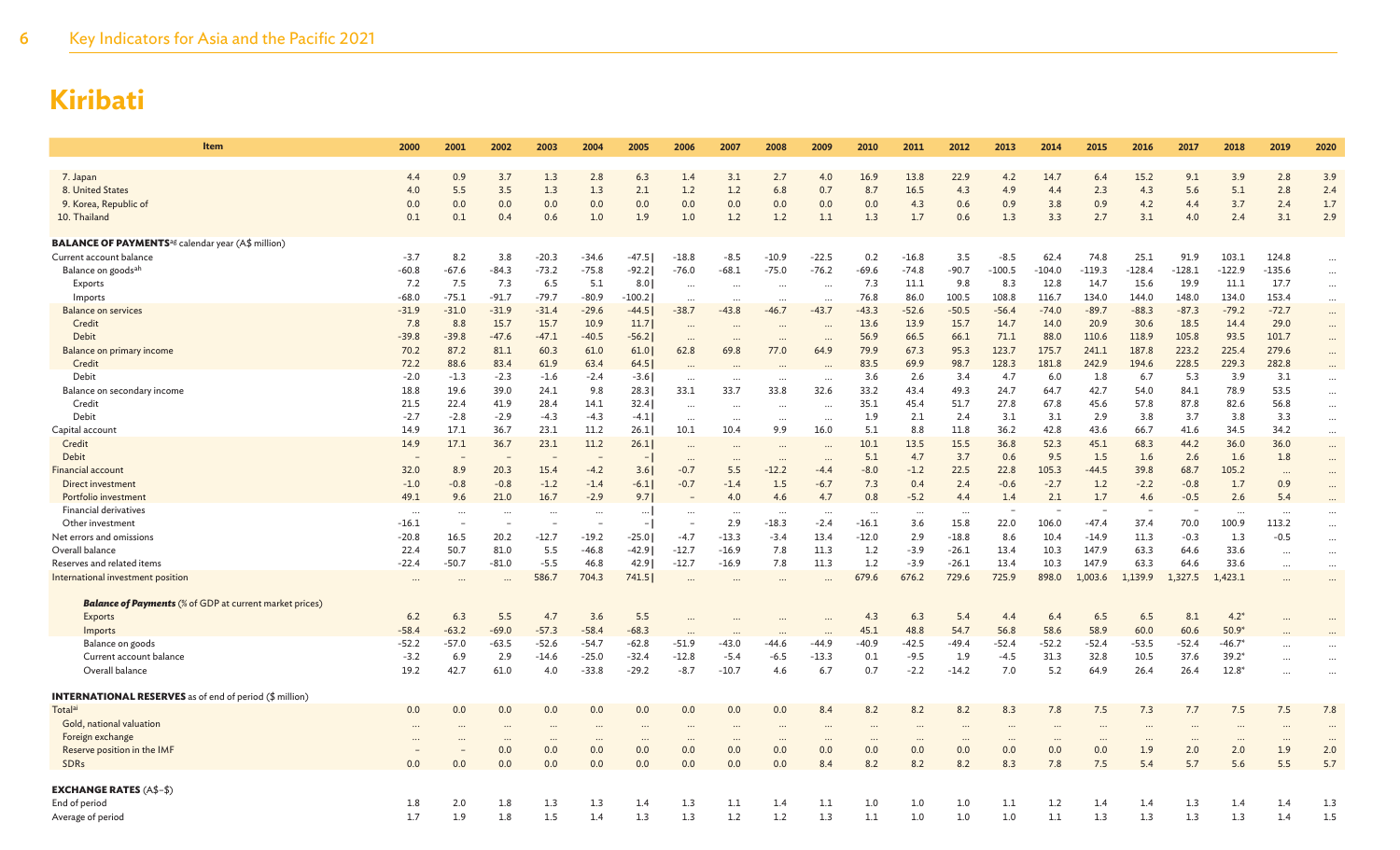| <b>Item</b>                                                 | 2000             | 2001 | 2002     | 2003     | 2004 | 2005 | 2006 | 2007 | 2008 | 2009 | 2010 | 2011 | 2012 | 2013 | 2014 | 2015 | 2016 | 2017    | 2018    | 2019    | 2020     |
|-------------------------------------------------------------|------------------|------|----------|----------|------|------|------|------|------|------|------|------|------|------|------|------|------|---------|---------|---------|----------|
|                                                             |                  |      |          |          |      |      |      |      |      |      |      |      |      |      |      |      |      |         |         |         |          |
| <b>EXTERNAL INDEBTEDNESS</b> as of end of year (\$ million) |                  |      |          |          |      |      |      |      |      |      |      |      |      |      |      |      |      |         |         |         |          |
| Total debt outstanding and disbursed                        |                  |      | 13.6     | 22.0     | 13.0 | 11.3 | 13.1 | 13.7 | 14.5 | 15.9 | 14.3 | 14.3 | 14.3 | 14.3 | 14.0 | 33.0 | 42.0 | $43.0*$ | $42.0*$ | $47.0*$ |          |
| Total debt service payments                                 | 0.9 <sup>°</sup> | 0.6  |          |          | 0.7  |      | 0.4  |      | 1.7  |      | 0.9  | 0.8  | 7.5  | 2.7  | 8.0  | 1.0  | 1.0  | $1.0*$  | $1.0*$  | $2.0*$  |          |
| External debt (% of GDP)                                    |                  |      | $\cdots$ | $\cdots$ | 12.3 | 11.2 | 11.7 | 10.2 | 13.3 | 10.5 | 8.5  | 8.1  | 7.5  | 8.2  | 9.0  | 20.0 | 24.0 | $23.0*$ | $22.0*$ | $23.0*$ |          |
| Debt service (% of exports of goods and services)           | 9.3              | 7.9  |          |          |      | 7.6  | 2.9  | 11.9 | 5.0  | -4.4 |      | 3.3  | 30.5 | 12.2 | 37.0 | 4.0  | 4.0  | $6.0*$  |         |         | $\cdots$ |

... = data not available; | = marks break in series; 0.0 = magnitude is less than half of unit employed; - = magnitude equals zero; \* = provisional, preliminary, estimate; \$ = United States dollars; A\$ = Australian dollars fob = free on board; GDP = gross domestic product; GNI = gross national income; IMF = International Monetary Fund; km<sup>2</sup> = square kilometer; kWh = kilowatt-hour; SDRs = special drawing rights.

a The total population size for years between census years is estimated by intrapolating from the average annual growth between census years. Census years were 2000, 2005, 2010, and 2015. For 2019, the figure is estimated by Asian Development Bank staff using the annual growth rates consistent from 2011 to 2018. This is confirmed by the Kiribati National Statistics Office. For 2020, total population size is taken from the provisional results of the 2020 Population and Housing Census.

#### b Data refer to population aged 15 years and older.

- c For the entire time series, the total number of employed refers to the number of members of the labor force who are engaged in cash work and unpaid village work.
- For 2005, the total number of employed by industry refers to the number of members of the labor force who are engaged in cash work (i.e., paid work). As such, the number of employed for all industries may not add up to the which includes both cash workers and unpaid village workers.
- d For 2005, data refer to agriculture and fisheries.
- e For 2005, data refer to electricity. For 2010, data refer to utilites, repair, and installation of equipment.
- f For 2005 and 2010, data refer to construction and related activities.
- g For 2005, data refer to transport and communication. For 2010, data refer to transportation, storage, and courier activities.
- h For 2005, data refer to hotels and motels.
- i For 2005, included in transportation and storage.
- For 2005, data refer to financial services. For 2010, data refer to financial, insurance, and real estate activities.
- k For 2005, data include public administration, sanitary services, education services, medical services, welfare institutions, professional bodies, church services, entertainment, libraries, repair services, laundry servic For 2010, data include professional, scientific, and technical activities; administrative and support service activities; public administration and defense; compulsory social security; education; human health and social wo other service activities; activities of households as employers; undifferentiated goods- and services-producing activities of households for own use; and activities of extraterritorial organizations and bodies.
- l For 2005, the total unemployed include paid (cash work) workers only. For 2010, the unemployed include both cash workers and village workers. As such, unemployment figures for 2005 and 2010 may not be directly comparable.
- m For 2005 onward, data may not be directly comparable with estimates for years prior to 2005 due to significant improvements in methodology and use of improved data.
- n Data refer to agriculture and fishing.
- o Data refer to wholesale and retail trade.
- p Data refer to hotels and restaurants.
- q Data refer to communications.
- r Data refer to financial intermediation.
- s Data refer to real estate (housing business).
- t Data refer to business services.
- u Data refer to the government sector.
- v Data refer to other community, social, and personal services.
- w Refers to investment income and compensation of employees.
- x GDP growth rates are calculated using GDP at market prices, which includes taxes and subsidies on production and imports. For agriculture, industry, and services, growth rates are calculated at basic prices. As such, GDP
- y Per capita GDP and GNI are calculated using population data from national accounts adjusted to the year-end as denominator.
- z For 2006 onward, refers to the Tarawa Retail Price Index. The index comprises data collected on South Tarawa, which represents data for all of Kiribati.
- aa Data refer to the weighted average of food and nonalcoholic drinks price indexes.
- ab Data refer to the weighted average of utilities and housing price indexes.
- ac Data include education.
- ad Data included in health.
- ae The reference periods for government finance statistics and GDP at current market prices are different: for government finance statistics, the reference period is fiscal year ending June; for GDP at current market price
- af Data are estimated using counterpart economy information only.
- ag For 2000-2005, data follows the IMF's Balance of Payments Manual (fifth edition). From 2006 onward, data follows the IMF's Balance of Payments and International Investment Position Manual (sixth edition).
- ah Data include balance on repairs and procured goods.
- ai For 2019 and 2020, estimates were derived by Asian Development Bank staff using international reserves data from the IMF's International Finance Statistics.